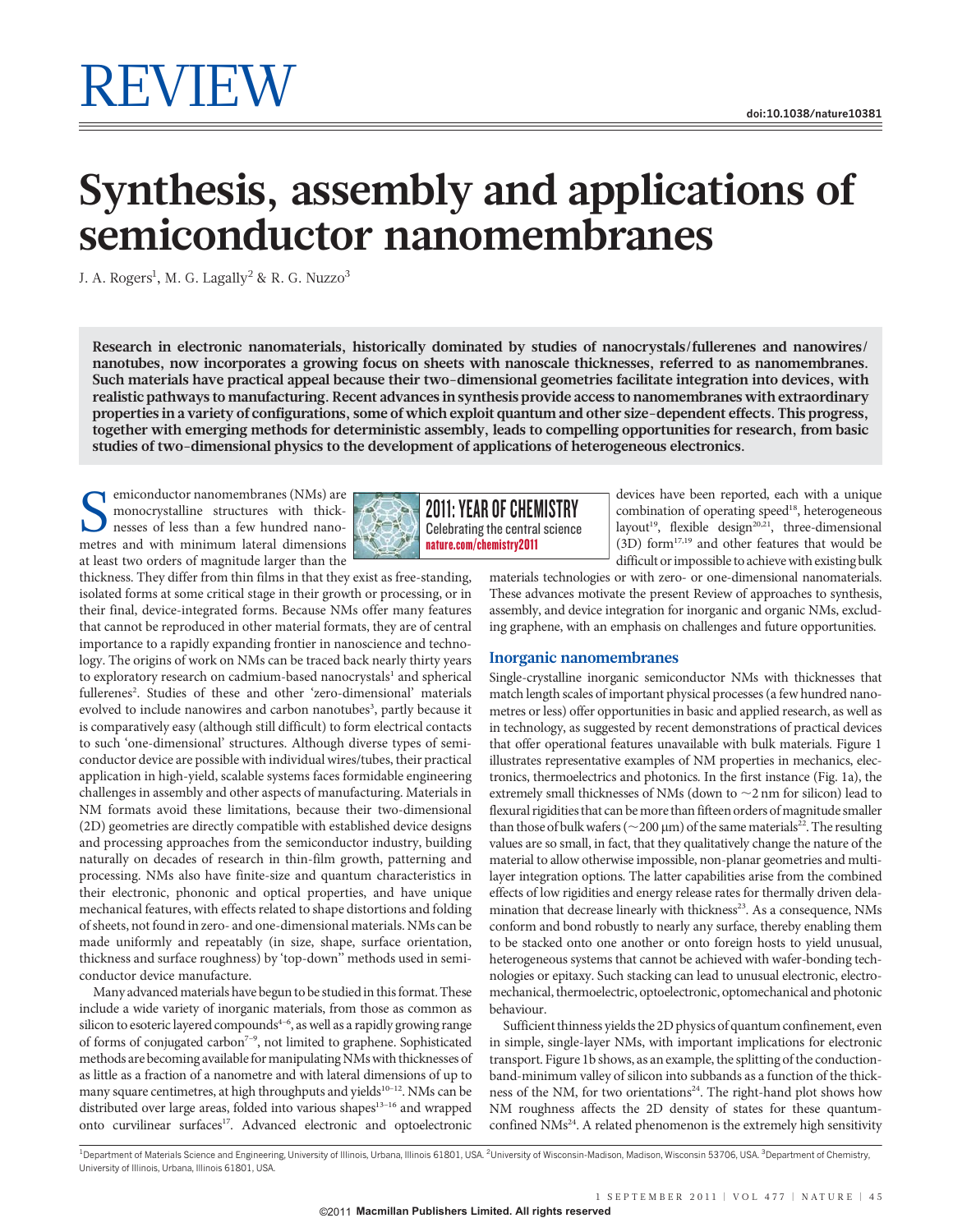

Figure 1 | Unique physical properties in NMs. a, NMs have exceptionally high degrees of bendability, as illustrated in the scanning electron microscope (SEM) image. The flexural rigidity of a 2-nm-thick, silicon NM is  $\sim 10^{15}$  times smaller than that of its bulk wafer counterpart (200 µm thick), as illustrated in the red curve of the graph (dashed line at 2 nm). Related mechanics allows bonding of NMs to nearly any surface. Here energy release rates associated with opening of interfaces between NMs and supporting substrates decrease linearly with thickness. The blue line represents calculations for silicon NMs bonded to sheets of polyimide at room temperature, and then heated to  $300^{\circ}$ C. b, Electronic confinement effects in silicon NMs lead to splitting of the conduction band valleys ( $\varDelta$ ) for the (001) orientation (left) with representative 1-s.d. error bars. Here the surface roughness ( $\delta$ ) strongly affects the 2D density of states<sup>24</sup> (DOS; right). a.u., arbitrary units. c, Phonon confinement in NMs offers opportunities for manipulating heat flow, to optimize figures of merit in thermoelectrics. The image shows a suspended silicon NM (22 nm thick; red

of charge transport to surface chemical condition, which also modifies the local band structure<sup>25</sup>. Other examples of dimensional effects in electronic properties are discussed below, in sections on synthesis and applications. The small thicknesses of NMs also strongly influence the behaviour of phonons and photons. Phonons can be used to increase key figures of merit (for example ZT) in thermoelectrics. NMs with arrays of nanoholes (Fig. 1c) that have lateral dimensions less than the mean free path of thermal phonons ( $\sim$ 300 nm) and with thicknesses of about this value or less, produce strong backscattering effects that frustrate thermal transport, without reducing the electrical sheet resistance, owing to the comparatively shorter mean free paths of electrons and holes $^{26,27}$  (1–10 nm at high doping levels). Certain measurements of NMs with holes suggest thermal conductivities  $\sim$  80 times smaller than values in bulk silicon, and enhancements in ZT of a factor of  $\sim$ 50 relative to NMs without holes<sup>27</sup>. Conceptually related effects of confinement can be used to advantage in optoelectronics. Some of the earliest examples involve lasers using NMbased photonic crystals that inhibit spontaneous emission by 94% and guide preferential emission into vertical modes, improving output efficiency by a factor of almost five<sup>28,29</sup> (Fig. 1d). The thicknesses of the NMs in such systems are typically a fraction of the emission wavelength to guarantee single-mode behaviour. Measurements and simulations shown in Fig. 1d capture these effects<sup>28</sup> and also underscore the critical role of surface recombination in NMs, as discussed below in the context of related applications.

Challenges common to all research efforts in NMs lie in the development of improved methods to synthesize NMs with precise dimensions and materials quality; to engineer structural features or distributions of strain in NMs to yield unusual charge, photon or phonon transport characteristics; to stack and bond NMs, with an emphasis on the control of surface/interfacial properties and on charge transport across bonded-NM



arrow) perforated with arrays of nanoholes (diameter,  $\sim$ 10–15 nm; period,  $\sim$ 35 nm) that scatter phonons, thereby frustrating thermal transport<sup>26</sup>. The data compare such structures (NM) with arrays of nanowires (NWA; 28 nm wide, 20 nm thick), coarsely patterned NMs (EBM; square mesh with period of 385 nm, 22 nm thick) and uniform NMs (TF; 25 nm thick), with representative 1-s.d. error bars<sup>26</sup>. d, Photon confinement in NMs allows for low-threshold lasers. The SEM image shows a photonic crystal that consists of an array of nanoholes (period,  $\sim$  500 nm) in a GaInAsP NM (245 nm thick), which is designed to suppress rates of spontaneous emission and, simultaneously, to direct light into vertical modes<sup>28</sup>. The graph shows measurements<sup>28</sup> (symbols) of emission efficiency, normalized to the case without nanoholes, as a function of the ratio of the period of the array (a) to the emission wavelength ( $\lambda$ ). The results indicate enhancements for a range of  $a/\lambda$  values. Calculations (solid lines) with various surface-recombination velocities  $(v_s)$  capture the trends<sup>28</sup>. The blue region corresponds to the location of the photonic bandgap.

interfaces; to deform NMs into unusual shapes for non-planar components, such as cylindrical microcavity lasers and stretchable, biointegrated electronics; and to produce large numbers of NMs with precise geometries, efficiently and cost effectively, and assemble them in desired configurations at high throughputs. The following sections highlight exemplary recent advances and areas of future opportunity.

#### Synthesis

In a route similar to that used to create graphene from bulk pieces of graphite, inorganic NMs can be (and have been for many years) formed by chemical or mechanical exfoliation from solids that have naturally layered structures<sup>4-6</sup>, such as the semiconductors  $MoS<sub>2</sub>$  (refs 4, 30, 31),  $Sr<sub>2</sub>Nb<sub>3</sub>O<sub>10</sub>$  (ref. 5), GeS (ref. 32) and GeSe (ref. 32). Recent work indicates that confinement effects in single-layer NMs of  $MoS<sub>2</sub>$  (Fig. 2a) lead to direct bandgaps, unlike the indirect gaps of bulk samples<sup>31</sup>. Transistors that incorporate these NMs show field-effect mobilities greater than those that use graphene structured in nanoribbon geometries required to create a bandgap for efficient switching behaviour<sup>31</sup>. As a result, exfoliated NMs are of interest as ultrathin alternatives to graphene for active materials in next-generation electronics, where interband tunnelling might be used to improve performance in low-power devices further.

Although exfoliation yields large numbers of NMs from certain classes of semiconductors such as  $MoS<sub>2</sub>$ , additional methods are needed to control their dimensions and shapes, and to manipulate them for integration into systems. A synthetic strategy that addresses these requirements and expands the materials options involves the release of NMs from bulk semiconductors that are not naturally layered, by use of specialized anisotropic etching procedures. For example, defining trenches on the surfaces of silicon wafers with {111} orientations, and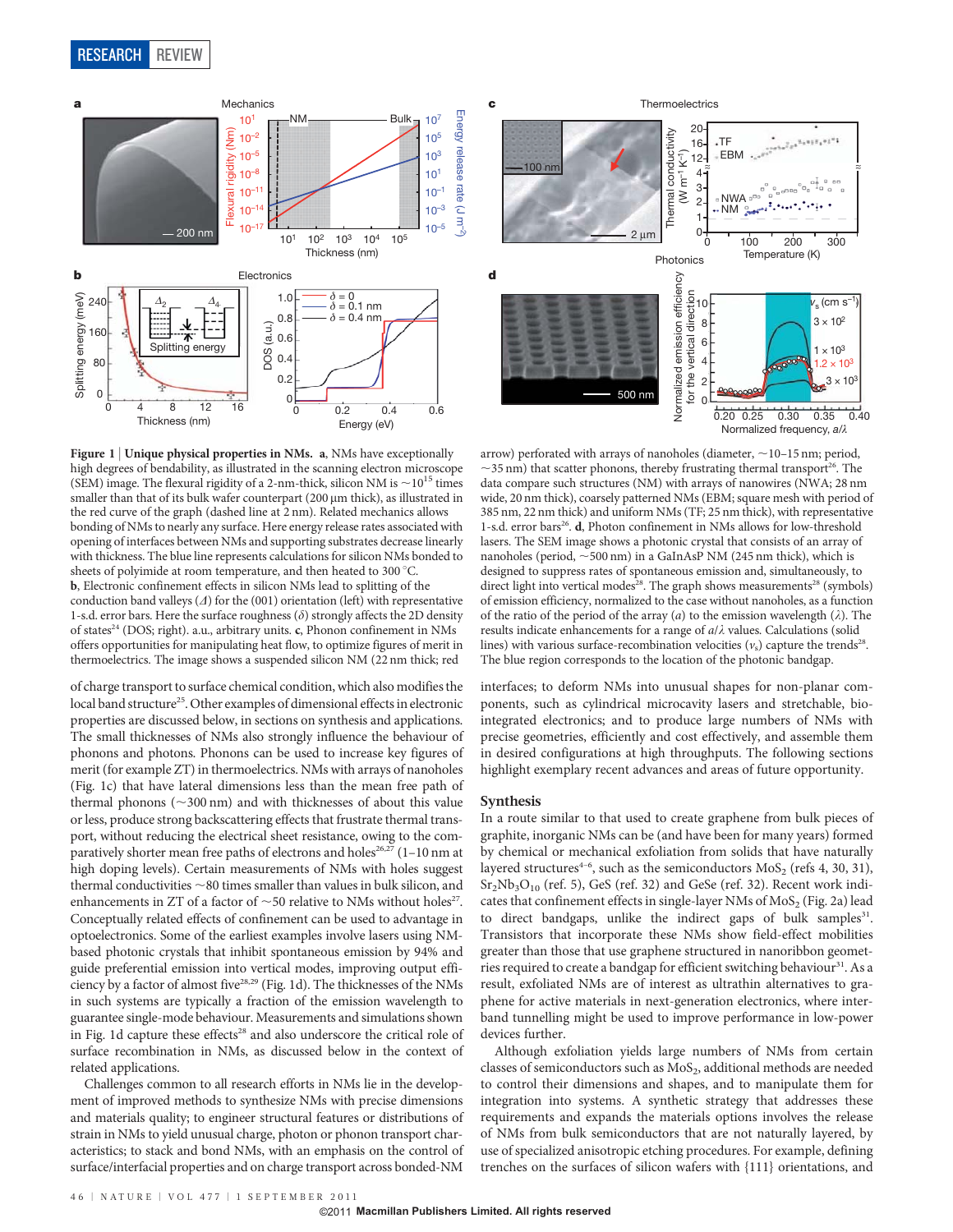

Figure 2 <sup>|</sup> Representative routes for synthesizing inorganic monocrystalline semiconductor NMs. a, Atomic structure of MoS<sub>2</sub>, showing its layered configuration<sup>31</sup>. Chemical or mechanical exfoliation of this material yields single-layer NMs (0.65 nm thick), as shown in the transmission electron microscope image on the right<sup>30</sup>. b, Process for generating multilayer stacks of silicon NMs from a bulk wafer by anisotropic etching. Patterned features of etch resist (gold) on the structured sidewalls of vertically etched trenches allow access of an anisotropic wet chemical etchant only to certain regions of the silicon. Etching releases silicon NMs ( $\sim$ 100 nm thick), as shown at two intermediate times in the cross-sectional SEM images on the right<sup>35</sup>. c, Epitaxial multilayer assembly of GaAs and aluminium arsenide (AlAs) grown on a GaAs wafer<sup>36</sup>. Etching vertically through the thickness of the stack and then immersing the structure in hydrofluoric acid leads to the selective removal of the AlAs layers. Complete undercut etching releases large numbers of GaAs NMs. The SEM image shows a collection of GaAs membranes formed using this process<sup>36</sup>. d, Release of a silicon NM from a SOI wafer. Etching vertically through the top silicon layer exposes the underlying  $SiO<sub>2</sub>$  layer, allowing its removal by etching in hydrofluoric acid. The optical image on the right shows a wrinkled, but completely single-crystal, silicon NM ( $\sim$ 50 nm thick) formed in this manner that can then be transferred to a new host, where it will flatten and bond<sup>10</sup>.

then patterning their side walls with etch resists provides a starting point for the anisotropic removal of material along the  $\langle 110 \rangle$  directions using solutions of potassium hydroxide<sup>33,34</sup>. The process (Fig. 2b) releases stacks, and, with minor modifications, essentially bulk-like numbers of NMs<sup>35</sup>. An appealing aspect of this synthesis is that lithography defines the lateral dimensions of the NMs and their spatial positions across the wafer, thereby rendering them compatible with methods for integration described below. Cycles of thermal oxidation and etching can reduce the thicknesses and passivate the interfaces.

Methods that offer atomically smooth surfaces and enhanced dimensional control over large areas begin with epitaxial growth to form releasable multilayer assemblies. For example, stacks of gallium arsenide (GaAs) films separated by aluminium gallium arsenide (AlGaAs) yield large numbers of GaAs NMs on selective removal of the AlGaAs with hydrofluoric acid<sup>36</sup>. This process provides significant cost and throughput advantages over related approaches that release only single layers $37-39$ , owing to more efficient use of the systems for epitaxial growth and the supporting substrates<sup>36</sup>. Fig. 2c shows an illustration of the process and an image of a deposit of released GaAs NMs formed by casting from a solution suspension<sup>36</sup>. Similar multilayers can yield, from a single stack, NMs for multifunctional integrated systems of radio-frequency electronics, photodetectors, light emitters and solar cells<sup>36,40</sup>. Epitaxial layers for passivation can be grown directly, to form an integral part of the NM. Multimaterial structures, such as those of GaAs with self-assembled quantum dots of indium arsenide (InAs) as embedded light emitters, are also possible, for applications in optoelectronics $41$ . The thin geometries of NMs can be important in these types of epitaxial synthesis because they avoid the dislocations that occur in films thicker than the critical thickness for defect formation in strained layers<sup>42</sup>. Additionally, greater materials possibilities follow from the use of NMs as growth substrates, where modified lattice constants or strain symmetries, not achievable in bulk materials, can be exploited, as described below.

A complementary scheme that avoids the demands of epitaxy entirely uses layered materials formed by wafer bonding followed by polishing or controlled fracture. The most common example starts with a thin layer of silicon on silicon dioxide (SiO<sub>2</sub>) supported by a silicon substrate, known as silicon on insulator<sup>13,43-45</sup> (SOI). Etching the buried oxide with hydrofluoric acid releases the top silicon layer as a NM (Fig. 2d). Commercially available SOI can be used to make silicon NMs with thicknesses down to 20 nm. Oxidation and etching can reduce the thickness to  $\leq$ 2 nm, with uniformity greater than 0.3 nm (ref. 25). Other examples of SOI-like structures include group-IV analogues such as germanium on insulator, strained silicon on insulator and silicon–germanium (SiGe) on insulator, as well as III–V semiconductors and many other combinations<sup>46-48</sup>.

#### Strain engineering and 3D nanoarchitectures

An intriguing aspect of the synthesis of NMs is the ability to modify structures by lithographic processing (Fig. 1c, d) or by introducing spatial distributions of strain. The latter offers great promise for the creation and investigation of new physical properties. The distinctive mechanical properties of NMs (see discussion above and Fig. 1a), allow this strain engineering. Strain changes the lattice constant, thereby creating new properties relative to the unstrained, but chemically identical, material. The ability to alter the strain, in magnitude, direction, spatial extent, periodicity, symmetry and/or nature, allows tuning of the intrinsic properties to such a degree that many are significantly modified, including band structure, charge carrier mobility, atomic transport, atomic defect structure, the self-assembly of quantum dots, piezoresistivity, and more complex phenomena such as electro-optical  $effects<sup>49-51</sup>.$ 

Lattice strain can be introduced by heteroepitaxial growth of materials with different lattice constants<sup>13,44,52</sup>. For example, in a trilayer of Si/SiGe/ Si grown on SOI, the SiGe layer is compressively strained and the silicon layers are unstrained. When this trilayer is released, the SiGe layer shares its strain elastically with the silicon layers, with strain magnitudes of up to 1%. Strains in this range can cause significant changes in the band structure of silicon<sup>50</sup>, such as to improve the performance of transistors on flexible polymers<sup>53</sup>, and, if applied locally and periodically, to form straininduced, single-element electronic heterojunction superlattices<sup>49,54</sup>. This elastic strain sharing, with appropriate processing, can be used to produce special defect-free semiconductors that cannot be realized in other ways<sup>55</sup>, and, by taking advantage of differing crystal symmetries in the components of strained multilayer composites, to make entirely new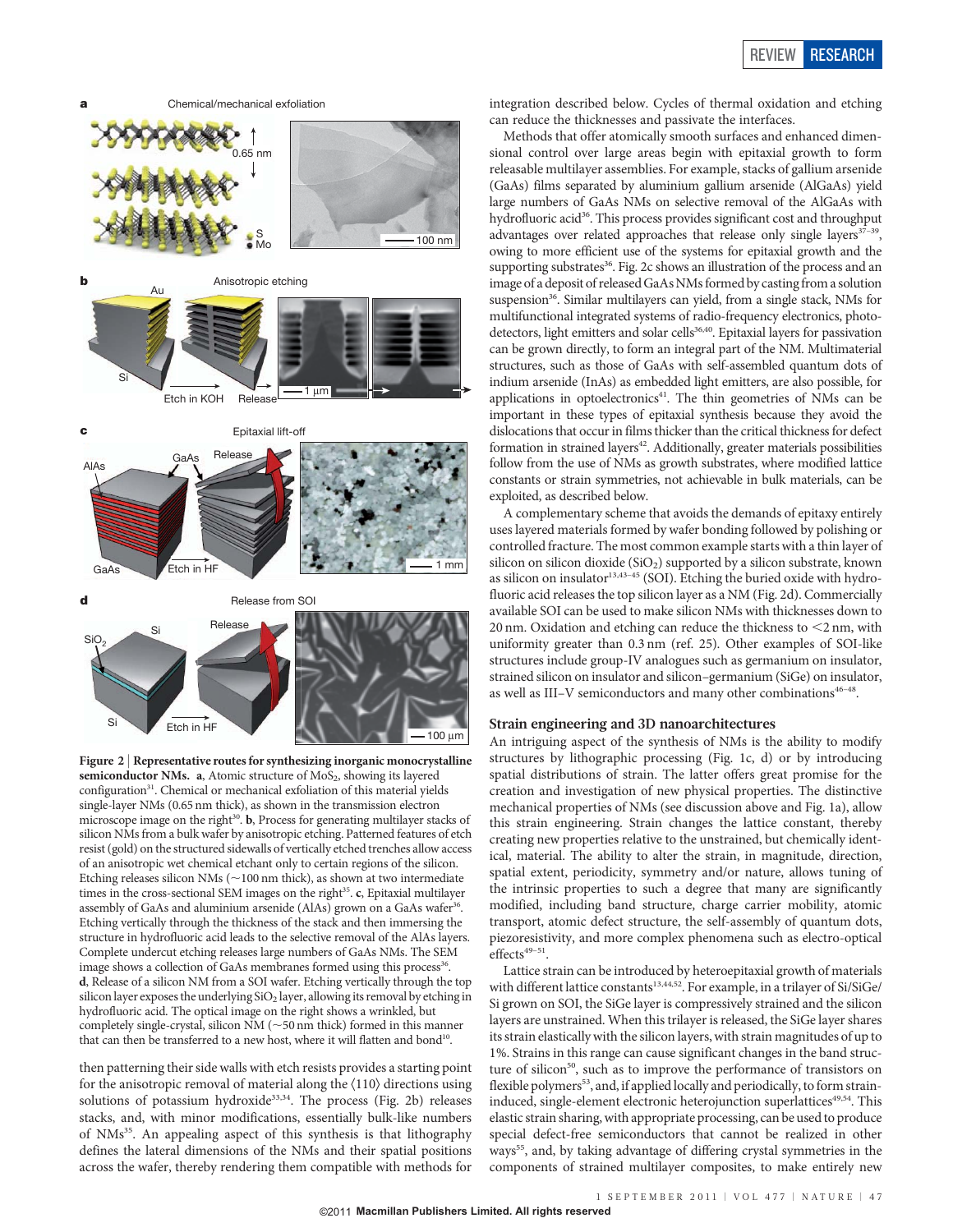materials with crystal symmetries that do not exist in bulk form and cannot be created by heteroepitaxy alone<sup>56</sup>.

Strain can also be introduced mechanically. Again, the distinctive mechanical properties of NMs are decisive in achieving novel properties. For example, it has recently become possible, because the conduction-band valleys shift by different amounts with strain, to stretch germanium NMs biaxially sufficiently to change germanium from an indirect-bandgap semiconductor to a direct-bandgap semiconductor<sup>57</sup>. This transformation allows use of germanium in light sources, thereby realizing the vision of group-IV-semiconductor integrated electronics and optics.

A related consequence of strain control is that the geometries of NMs can be engineered to yield 3D shapes, allowing device configurations and properties that would be impossible to achieve with bulk materials. Possibilities include tubes that can provide active growth platforms for cells58, cylindrical microcavities that can serve as fluidic channels and optical sensors<sup>59</sup>, and buckled structures that can respond elastically to large strains and can be used in stretchable electronics<sup>45,60,61</sup>. With appropriate engineering of strains in systems in which there is a strain gradient perpendicular to the layers, tubes, spirals, rings and other 3D nanoarchitectures can be achieved<sup>13-16,44</sup>. For isotropic elastic moduli, the bending, rolling or curling behaviour can be calculated using the classical Timoshenko formula<sup>62</sup>. In this case, a strained bilayer NM strip tends to roll (along its long direction) into a tube when the strip is wide or into a ring when the strip is narrow. A long narrow strip may, however, form a coil, owing to shear terms in the minimization of energy. Figure 3a illustrates the conditions. A tube will form if the width, W, of the strip is large relative to the radius of curvature determined by the bilayer strain, which is related to the circumference,  $L_0$ , of the tube. Beyond a critical angle,  $\theta_c$ , determined by  $W/L_0 = \sin(\theta_c)$ , a long, strained NM strip will roll into a coil of radius  $R_0$ , which also is related to the radius of curvature determined by the bilayer strain. More varied shapes can form when the materials have elastically soft and hard directions. Figure 3b shows rolledup tubes of GaAs NMs with embedded quantum wells, which have applications as an unusual type of optical resonator $63$ . Fig. 3c shows



Figure 3 <sup>|</sup> Inorganic monocrystalline semiconductor NMs in non-planar configurations. a, Rolling and curling in a strained bilayer NM, illustrating the geometric parameters that determine the morphology:  $L_0 = 2\pi R_0$  is the circumference of a tube that may form;  $L$  and  $W$  are the length and width of the strip, respectively; and t is its thickness. The critical angle for coil formation over tube formation is  $\theta_c$ . The arrows indicate the folding direction<sup>14</sup>. **b**, SEM image of a collection of GaAs NMs with embedded quantum well structures. The tubular shapes form on release from the substrate, owing to strain in the epitaxial layers $63$ . c, SEM image of an array of partly released spiral structures formed by SiGe (10 nm)/Si (7 nm)/Cr (20 nm) NMs attached at their centres to a silicon wafer<sup>64</sup>.

spirals that form ribbon-shaped SiGe NMs<sup>64</sup>. The centre regions remain flat because they are attached to the underlying substrate. Lithographic patterning allows elaborate architectures that create many new design opportunities in semiconductor devices, as described in the section on applications below.

#### Organic nanomembranes

The chemical diversity and unique properties of organic NMs make them an attractive complement to the inorganic materials described above. Graphene provides the most compelling existing example because of its superlative mechanical, thermal and charge transport properties, and the device opportunities, unavailable to bulk graphite<sup>65</sup>, that it affords. These observations motivate work to explore other 2D carbon allotropes, such as those with sp- and sp<sup>2</sup>-hybridized carbon (for example graphyne and graphdiyne) with similar, molecular-scale thicknesses7–9,66,67. These materials, as well as other more structurally and compositionally diverse organic NMs, are expected theoretically to offer bandgaps, mobilities and other electronic characteristics that are much different from those of graphene<sup> $7-9,66,67$ </sup>. For example, calculations suggest that graphdiyne has a mobility as great as  $\sim 10^5$  cm<sup>2</sup> V<sup>-1</sup> s<sup>-1</sup> and a bandgap of  $\sim$  0.5 eV (ref. 68), thereby making this type of NM attractive as a semiconductor for power-efficient, high-speed transistors, where unpatterned graphene NMs cannot be used because of their intrinsically semi-metallic nature.

The construction of 2D, ordered networks of carbon–carbon bonds in materials other than graphene remains a frontier challenge in chemistry<sup>8,9</sup>. Difficulties lie in the establishment of bonds with the necessary precision in high-molecular-mass systems that have the requisite solubility and avoid the propensity to aggregate<sup>9,69</sup>. As a result, present techniques of bulk, solution-phase synthetic chemistry typically limit the formation of organic NMs to lateral dimensions barely exceeding the molecular regime. An alternative scheme involves the assembly of molecular building blocks at interfaces, in the form of self-assembled monolayers (SAMs) or Langmuir–Blodgett films, to provide planar precursor films for NMs that form by reactions between the molecular constituents. Figure 4a illustrates the former process, and Fig. 4b shows an example of a 2,5-substituted dialkynylbenzene-bearing SAM on silica, catalytically crosslinked by alkyne metathesis to yield a highly conjugated carbon NM (a remarkably tough monolayer-thick sheet), capable of release and transfer to a silicon wafer for possible integration with established electronically active components<sup>70</sup>. Alternatively, crosslinking can be accomplished in related SAMs by low-energy electron bombardment<sup> $71$ </sup>. For nitroaryl thiols on gold, this process forms a dense, crosslinked matrix in the aryl segments and elicits a reduction of the chain-end nitro substituents to amino groups. Detachment from the gold yields a NM that bears thiol groups on one face and amino groups on the other, with potential relevance for devices that demand different electronic interfaces on top and bottom. In Fig. 4c, the NM sits on a supporting grid; the colour arises fromfluorescent labelling of the amino side. This synthesis also allows patterning by spatially modulating the electron dose, which has clear relevance for use in devices<sup>72</sup>. Pyrolysis yields metallic NMs that have conductivities similar to those found in graphitic forms of carbon<sup>73</sup>, with immediate applications as conductive grids for transmission electron microscopy.

Although reported Langmuir–Blodgett and SAM techniques can yield macroscopic NMs in various forms, the absence of long-range coherence in the bonding configurations severely degrades charge transport characteristics. This challenge can be addressed with interfacial interactions templated by monocrystalline substrates. Recent work demonstrates the feasibility of this idea in the case of graphene-like NMs, in a manner that seems to be extendable to other organic NMs<sup>74,75</sup>. Figure 4d, e shows chevron-shaped graphene ribbons synthesized on a Au(111) crystal through the thermolytic condensation and cyclodehydrogenetic conversion of the molecular precursor 6,11-dibromo-1,2,3,4-tetraphenyltriphenylene74. These ribbons align and assemble along the direction of the corrugation of the herringbone reconstruction of the Au(111) substrate. Related approaches have yielded interesting classes of crystalline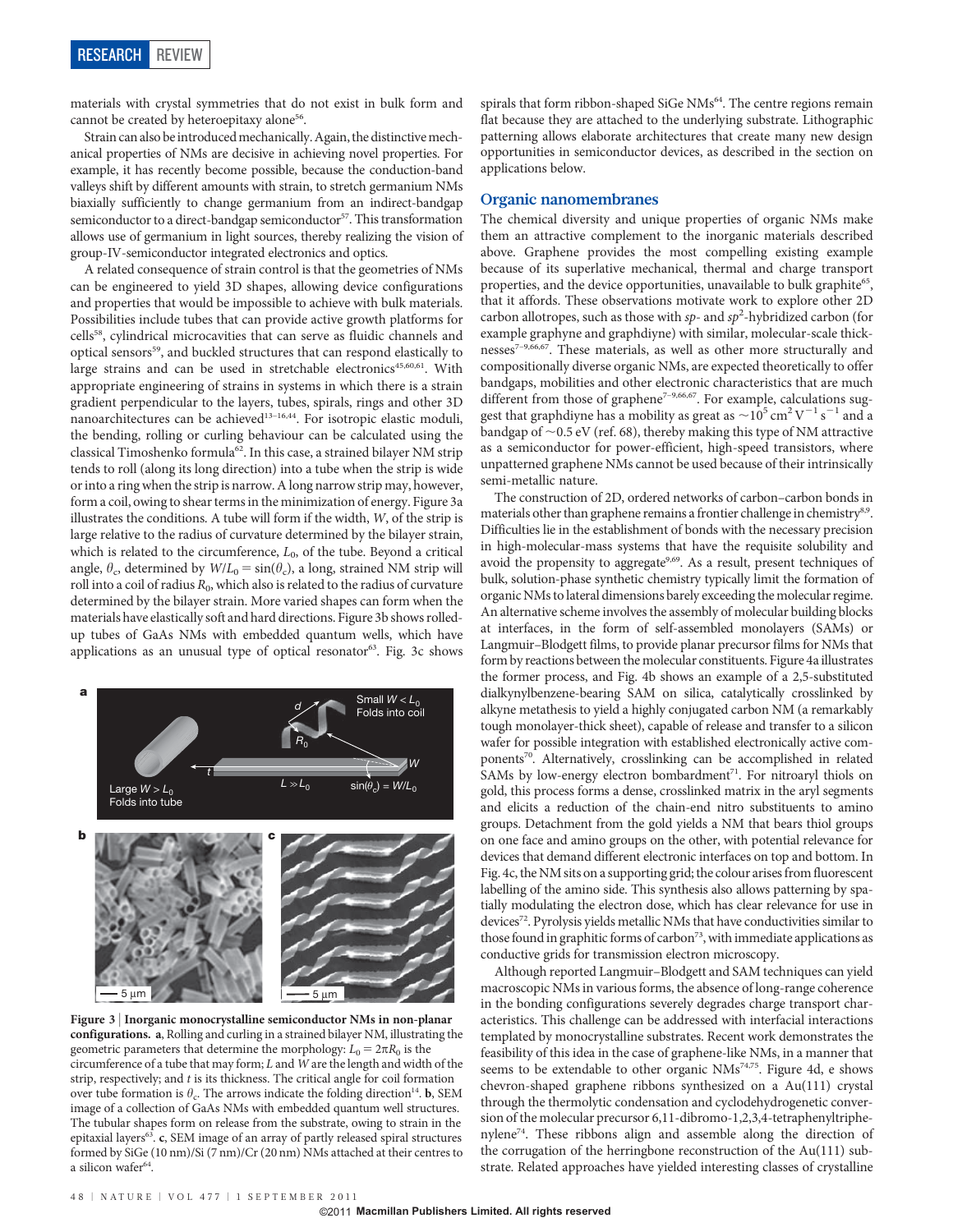monolayers from assemblies of molecules of 1,4-benzenediboronic acid, interlinked by the B-O-B bonds of the boroxine moiety<sup>75</sup>. Recent results suggest that other covalent organic frameworks can be synthesized using graphene as a templating substrate<sup>76</sup>. With additional work, these types of chemistry have great potential to yield the classes of monocrystalline organic NMs considered in this Review.

# Single- and multilayer assembly

Systematic scientific studies benefit from, and engineering applications require, reliable techniques for integrating NMs into device or test structures. Materials created by bulk synthesis or by batch exfoliation from solids or surfaces can be assembled most readily through processes that start with suspensions of NMs in fluids $77-79$ , where adapted forms of ultracentrifugation, membrane filtration and chromatography offer means of separation, size selection and purification<sup>80-82</sup>. Langmuir-Blodgett techniques and controlled precipitation can yield thin-filmtype assemblies, in single- or multilayer formats<sup>77,80,81,83</sup>. The resulting



Figure 4 <sup>|</sup> NMs of conjugated carbon and their synthesis using interfacial methods. a, Approach to synthesis based on chemical crosslinking of a SAM70. b, Optical micrographs of a highly conjugated carbon NM synthesized by crosslinking a 2,5-substituted dialkynylbenzene SAM by alkyne metathesis, resting on a  $SiO<sub>2</sub>/Si$  substrate<sup>70</sup>. A wrinkled region of the NM appears in magnified view on the top right. The chemical structure of the monomer appears on the bottom left. c, Fluorescence resonance energy transfer image of a  $\sim$ 1-nm-thick 'Janus' NM (blue) suspended over a supporting, hexagonal grid structure<sup>71</sup> (black). This NM, which has some tears and other defects, was formed by exposing a 4'-nitro-1,1'-biphenyl-4-thiol SAM to electrons at 100 eV and 50 mC cm<sup>-2</sup>. d, Chemical synthesis of chevron-shaped graphene nanoribbon structures on Au(111), formed by thermolytic condensation and cyclodehydrogenetic conversion of the molecular precursor 6,11-dibromo-1,2,3,4-tetraphenyltriphenylene<sup>74</sup>. e, High-magnification (inset) and lowmagnification (main image) scanning tunnelling microscope images of straight and chevron-shaped graphene nanoribbons on Au(111) synthesized in the manner illustrated in  $\mathbf{d}^{74}$ 

deposits can be transferred to substrates of interest for integration into devices as thin films. The levels of control in such solution-based processes can be enhanced through patterned surface functionalization, controlled fluid flows, capillarity or shape complementarity to guide the placement of individual NMs, using schemes originally developed for nanowires/ nanotubes and for small-scale integrated circuits<sup>84,85</sup>. The intrinsically stochastic nature of these processes of guided self-assembly, however, imposes limits on the yields and the placement accuracy.

By contrast, NMs formed at interfaces that make controlled release possible can be manipulated using purely deterministic assembly techniques, with high yields and extreme accuracy in position, orientation and layout. Such capabilities are essential for all foreseeable applications in electronics, because of the requirement to integrate the NMs at specific locations in larger systems with submicrometre accuracy. The most well-developed approaches exploit forms of printing using soft, elastomeric stamps that allow manipulation of NMs without exceeding the critical strain levels for structural damage<sup>10-12,36,43,86</sup>. As an advanced example, Fig. 5a shows a structured stamp (blue) designed to allow pressure-modulated adhesion with two states, strong adhesion (ON) and weak adhesion (OFF), to facilitate retrieval and printing, respectively; here, the stamp is 'inked' with a thick platelet of silicon (green). (Temporary 'carrier' films of photoresist allow manipulation of NMs



Figure 5 <sup>|</sup> Operation of elastomeric stamps for deterministic assembly of NMs, with examples of printed sparse arrays and multilayer assemblies. a, Colourized SEM images of a single post in an elastomeric stamp (blue) that uses soft, pyramidal relief features to provide strong adhesion in a collapsed state (ON) and weak adhesion in a retracted state<sup>10</sup> (OFF). Control of the applied pressure allows reversible switching between these two states. b, Measured adhesion strength in the ON and OFF states, as a function of peeling rate<sup>10</sup>. Viscoelastic effects in the elastomer lead to monotonic increases in adhesion with rate, with pronounced effects observable in the ON state. The dashed lines are guides for the eye. c, Sparse array of GaAs membranes (small black squares) assembled by printing onto a plate of glass (main image) and a bent sheet of plastic (inset)<sup>40</sup>. d, Cross-sectional SEM of an eight-layer stack of silicon NMs (each  $\sim$  340 nm thick) separated by transparent layers of polymer. Inset, schematic; the red box outlines the cross-section shown in the main image.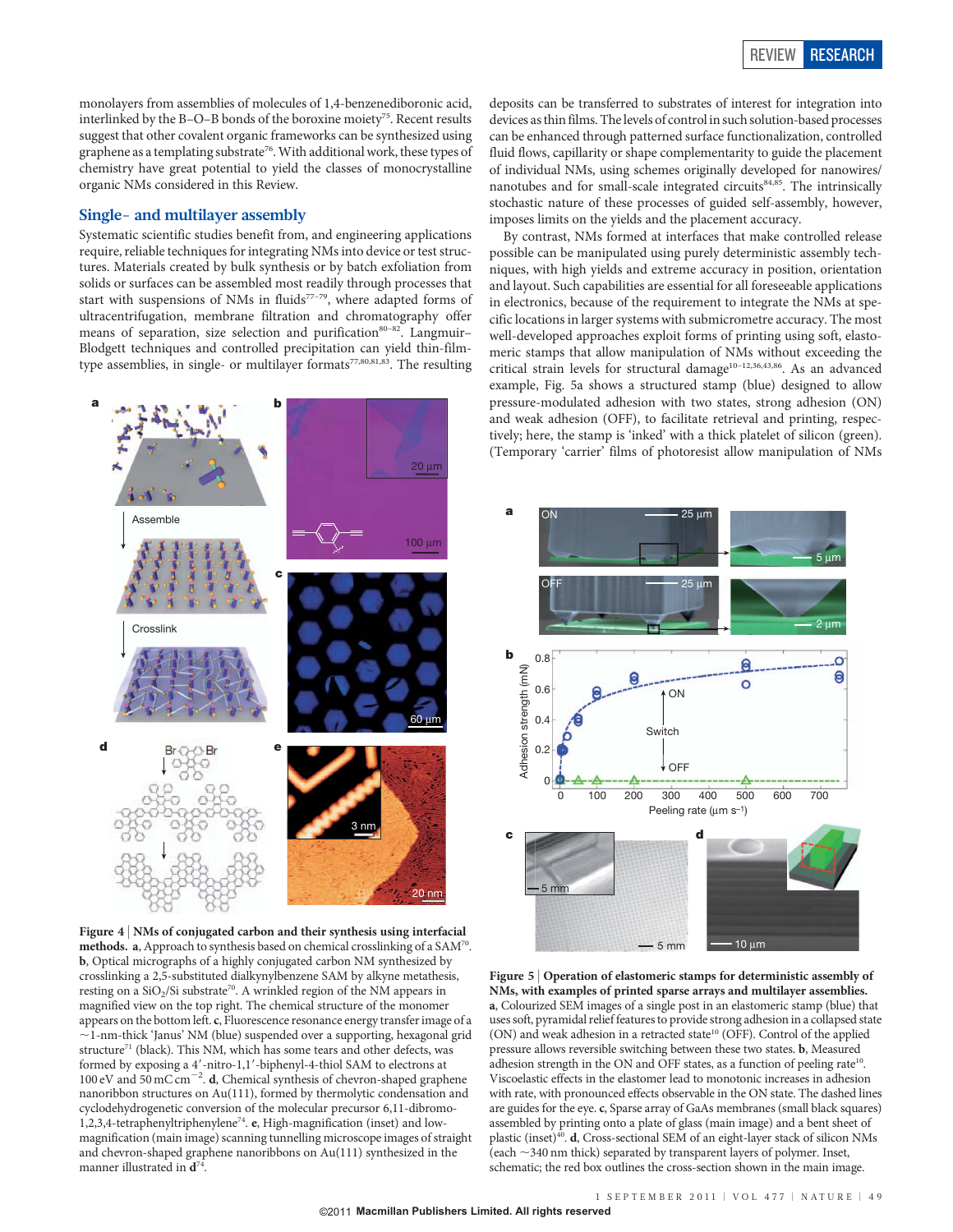with arbitrarily small thicknesses.) The data in Fig. 5b illustrate this switching capability, where both geometric<sup>10</sup> and viscoelastic<sup>11</sup> effects have important roles. Printing in single or multiple cycles can populate small or large areas of flat or curved substrates with NMs at any level of coverage, from full monolayers to sparse distributions in regular or irregular layouts. Figure 5c shows an organized collection of membranes of GaAs printed onto a flat plate of glass and a bent plastic substrate, starting from a dense array released from a GaAs wafer, using techniques similar to those of Fig.  $2c^{40}$ . Recent work indicates that it is even possible to print rolled-up NMs (Fig. 3b) using soft stamps<sup>15</sup>.

These methods, and related ones that rely on hard stamps or releasable tapes, can be used with both inorganic and organic NMs to yield various configurations, including suspended 'bridge' and 'drumhead' geometries<sup>10,70</sup> for resonators in nanoelectromechanical systems, largearea, continuous sheets<sup>87</sup> for flat-panel displays, and unusual, hybridmaterial constructs<sup>88</sup>. As an example of the last possibility, Fig. 5d shows a stack of eight silicon NMs, each separated by a transparent polymer film, for an application in multilayer optoelectronics where these layers support waveguide arrays for phase-controlled beam steering. Fully automated tools now exist for assembling these and related structures<sup>36,40</sup>, with printing rates of up to millions of NMs per hour, or more, depending on the sizes and layouts. Yields of nearly 100% and placement accuracy better than 1 µm can be achieved with NMs having thicknesses in the near-atomic range, relevant for single-layer NMs<sup>89,90</sup>, and areas of square centimetres or more.

## Applications in electronics and optoelectronics

The synthesis and assembly techniques described above, coupled with the unique mechanics and confinement effects provided by NMs, provide diverse capabilities in electronics. The most intriguing areas of application are those that cannot be addressed with any other bulk, thin-film or nanomaterials technology. Advanced demonstration devices of this type have been reported, perhaps most significantly in the area of flexible and stretchable electronics. In these cases, NMs of  $\text{silicon}^{18,21,53,60,91,92}, \text{GaAs}$  (refs 36, 40, 93) or GaN (ref. 94) serve as active materials, mounted on plastic or rubber substrates and configured in mechanical layouts and 3D nanoarchitectures that allow bending, stretching, folding, twisting and other demanding modes of deformation without inducing damage or fatigue in the materials.

An emerging NM technology that exploits these features involves intimate coupling of electronics with biological tissues in ways that would otherwise be impossible<sup>21,45,93</sup>. Fig. 6a shows an example of this sort of bio-integrated device, in which a thin, flexible film supports an interconnected array of 288 actively multiplexed, amplified sensing electrodes<sup>21</sup>. The system includes more than 2,000 silicon NM transistors on a thin sheet of polyimide, in a waterproof format that non-invasively laminates onto the epicardial surface (porcine animal model shown here), like a piece of Saran wrap. The device performs temporal and spatial mapping of electrophysiology at unprecedented levels of speed and resolution, for diagnostic purposes in surgical procedures to treat arrhythmias and other forms of cardiac disease. The colour inset in Fig. 6a shows typical data. Related components can serve as advanced surgical tools or therapeutic devices, not only in cardiology but also in neurology and other areas.

Key performance attributes of the NM transistors in these systems are enhanced by layers of  $SiO<sub>2</sub>$  that passivate the surfaces of the silicon to facilitate charge transport. As a result, these circuits have performance comparable to analogous systems on SOI, with normalized current outputs<sup>60</sup> and switching speeds<sup>92</sup> that exceed those of systems based on organic semiconductors or films of quantum dots or nanowires. Such NMs can in fact provide a route to plastic radio-frequency electronics<sup>95</sup>. Fig. 6b shows gigahertz-frequency operation in silicon NM transistors on a sheet of polyethylene terephthalate<sup>18</sup>. This type of technology provides a radio-frequency electronics platform of interest not only for its unusual mechanics but also for its potential as a low-cost



Figure 6 <sup>|</sup> NMs as active materials in unusual electronic and optoelectronic devices. a, Bio-integrated electronics for high-resolution mapping of cardiac electrophysiology in a porcine animal model, with applicability in humans<sup>21</sup>. The device consists of nearly three hundred independent measurement locations, with local amplifier circuits and multiplexers that collectively use more than 2,000 silicon NM transistors in a waterproof construction on a thin sheet of polyimide. The colour inset provides a representative map collected using this device. **b**, Small-signal current gain  $(H_{21})$  and power gain  $(G_{\text{max}})$  as functions of frequency for high-speed silicon NM transistors on a plastic substrate<sup>18</sup>. The results show limiting frequencies of 3.8 GHz for current gain  $(f<sub>T</sub>)$  and 12 GHz for power gain  $(f_{\text{max}})$ . For power gain, the solid and dashed lines correspond to measurement and simulation, respectively. c, Cross-sectional transmission electron microscope images of a transistor that uses an InAs NM heterogeneously integrated on an oxidized silicon wafer, at moderate (top) and high (bottom) magnifications<sup>96</sup>. d, Measured (solid) and simulated (dashed) width-normalized drain–source currents  $(I_{DS})$  as functions of gate–source voltage ( $V_{GS}$ ) for transistors as in c with InAs NM thicknesses of 8, 13, 18 and 48 nm (ref. 96). A cross-sectional schematic of the transistor is shown at top. e, SEM images of a cylindrical microcavity laser formed with a NM ( $\sim$ 50 nm thick, with two InGaAs/GaAs quantum dot layers and a pseudomorphic  $In<sub>0.18</sub>Ga<sub>0.82</sub>As$  quantum well), at low (top) and high (bottom) magnifications<sup>97</sup>. f, Integrated output intensity as a function of excitation power (HeNe laser emission at 632.8 nm) for emission in an optically resonant mode with a wavelength of 1,240.7 nm (ref. 97).

alternative to conventional systems, which require semiconductor wafers as substrates.

In the devices of Fig. 6a, b, NMs overcome incompatibilities in processing and growth conditions between high-temperature active materials and low-temperature substrates, by exploiting the mechanics illustrated in Fig. 1a. A related advantage appears in the context of mainstream electronics in cases where integration by means of heteroepitaxial growth or wafer bonding is impossible because of mismatches in lattice constants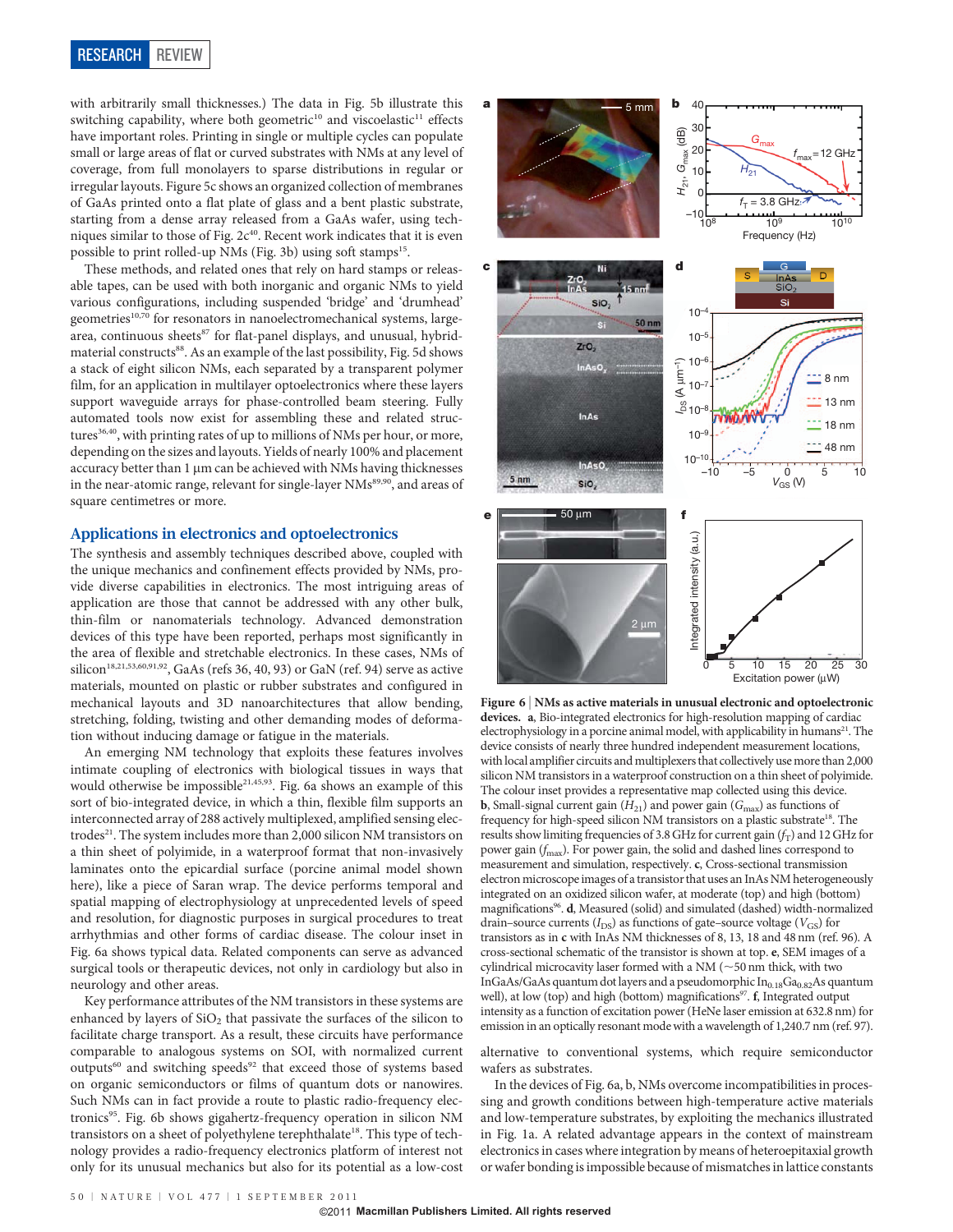or coefficients of thermal expansion, respectively. For example, silicon NMs can be bonded directly to germanium substrates and vice versa, with narrow interfaces and high cross-interface electrical conductivity, which is challenging to achieve with bulk wafer-bonding techniques. Such unique capabilities make possible a range of group-IV optoelectronic and tunnelling devices in which charge transport across interfaces is essential $^{23}$ .

Equally important in digital integrated circuits, but not typically requiring cross-interface transport, is joining compound-semiconductor NMs with silicon wafers, down to the level of individual devices. There the high mobilities and conductivities of InAs NMs, for instance, could help to overcome fundamental limitations on the speed and energy efficiency of silicon transistors. Figure 6c shows cross-sectional transmission electron micrographs of a transistor formed from an InAs NM printed onto a silicon wafer<sup>96</sup> using the techniques described in the previous section and the bonding mechanics illustrated in Fig. 1a. Figure 6d illustrates the transistor schematically and shows its current–voltage characteristics. Strong confinement effects allow orders-of-magnitude increases in switching ratios compared with bulk devices, mainly through improved electrostatic coupling to the gate, and reductions in the maximum currents due to a transition from 3D to 2D transport. Figure 6d shows trends as the thickness of the NM increases from 8 to 48 nm. Interfacial layers of InAs $O_x$ , thermally grown onto the InAs NMs before device integration, are critically important in reducing the interfacial trap densities.

Passivated NMs can also be used to achieve radically different device geometries. As an example, Fig. 6e shows a cylindrical microcavity laser formed by stress-induced rolling of a GaAs/InGaAs NM with embedded, self-organized quantum dots as the gain medium $97$ . As configured in a suspended state, the tube yields a cavity with excellent coupling of the maximum field intensity and the gain region. Minimal optical scattering and reduced non-radiative recombination at surface defects result from epitaxially smooth surfaces and effects of carrier confinement, respectively. The graph in Fig. 6f shows measured characteristics of the microcavity laser. Non-planar device designs represent an interesting alternative to the more widely explored microcavities based on photonic crystals, microdisks, micropillars and other geometries. These and other unique 3D nanoarchitectures allowed by NMs are also being explored for use in energy storage devices<sup>98</sup>, sensors<sup>59</sup> and other components<sup>63</sup>.

## Conclusions and outlook

The existence of a recently developed, powerful set of capabilities in NM materials and assembly, taken together with multiple important and uniquely addressable application areas, provides excellent motivation for expanded activities in this rapidly emerging field. The possible topics for basic study are many, and include investigations of physical, chemical and transport properties at interfaces between heterogeneous, printed stacks of NMs; phenomena in the limit of ultrathin geometries where quantum confinement, interface depletion effects and molecular modification can be important; modified phonon and thermal characteristics for controlled heat flow in structured NMs; and strain engineering for spatially modulated bandgap properties.

For work in engineering, the most promising areas are in systems with operational features that cannot be achieved using established approaches. The overall device integration, as currently practiced, involves release of NMs from a source substrate, followed by assembly and final interconnection. This sequence is much different from the prevailing trend in conventional electronics, where individual devices, produced at the highest levels of interconnection possible on a semiconductor wafer, are diced and assembled as a terminal packaging step. The engineering challenges and balance of costs associated with the NM approach are important topics of research and development in manufacturing. An optimized process might incorporate a blend of strategies whereby, for example, some significant level of integration is accomplished on the NMs before their release and assembly, depending on the details of the application.

Techniques for synthesizing NMs are central to all future activities. New ideas are needed to expand the range of inorganic NM materials beyond those that can be achieved by known exfoliation, etching, epitaxial and bonding methods. As for other classes of nanomaterials, morphological and chemical properties of the surfaces of NMs are paramount. In some cases, existing technologies for surface passivation can be adapted to create multilayer NM structures, such as  $SiO<sub>2</sub>/Si/SiO<sub>2</sub>$ , that embed critical interfaces and isolate them from the environment. In others, these surfaces can be exposed and appropriately functionalized for applications in sensors. Progress on these and related topics will facilitate applications in fields inclusive of but wider ranging than electronics and optoelectronics, such as nanoelectromechanical devices, photonic/plasmonic structures, thermal and/or mechanical energyharvesting elements, micro/nanoscale pressure sensors, micro/nanofluidic devices, molecular sensors, sieves, scaffolds for cell culture and others. Synthesis of functionally useful organic NMs is a persistent and notable challenge in chemistry, but one that now seems possible to address by interfacial assembly and crosslinking on monocrystalline substrates. For all classes of materials, understanding the physics of transport in shaped, chemically functionalized and/or strain-engineered NMs may lead to additional properties that lie beyond those that can be achieved otherwise.

Application opportunities seem to be particularly promising in biointegrated systems, where many NM materials and structures might be combined in packages that establish and actively maintain intimate, dynamic interfaces with the body. In such cases, organic and inorganic NMs could function together, with the former at the bio-interface for sensing, exchanging materials and establishing bio-compatibility, and the latter separately located for the purposes of actuating, processing and transmitting data and providing power. The ability to engineer 'soft', elastic responses and 3D, curvilinear configurations in NMs with optimized nanoarchitectures on 'tissue-like' substrates will be essential to satisfying dimensional and mechanical requirements set by biological constraints. Understanding the nanomechanics of these hard–soft hybrid-material constructs, where the elastic moduli can differ by a factor of one million or more, will be necessary to allow precise physical matching to tissues. Recent advances, for example, demonstrate the ability to form NM electronics with the properties of the epidermis<sup>99</sup>. An ultimate goal might be systems based on man-made NMs that provide seamless, integrated functions in living systems, potentially rivalling those of naturally occurring NMs in biology. The interesting fundamental science, the diverse possibilities for creative engineering and the strong potential for broadly influential outcomes make this field of NM research a fertile one for future investigation.

- 1. Steigerwald, M. L. & Brus, L. E. Semiconductor crystallites a class of large molecules. Acc. Chem. Res. 23, 183–188 (1990).
- 2. Hebard, A. F. Buckminsterfullerene. Annu. Rev. Mater. Sci. 23, 159–191 (1993).<br>3. Lu. W. & Lieber. C. M. Nanoelectronics from the bottom up. Nature Mater. 6.
- Lu, W. & Lieber, C. M. Nanoelectronics from the bottom up. Nature Mater. 6, 841–850 (2007).
- 4. Novoselov, K. S. Two-dimensional atomic crystals. Proc. Natl Acad. Sci. USA 102, 10451–10453 (2005).
- 5. Osada, M. & Sasaki, T. Exfoliated oxide nanosheets: new solution to nanoelectronics. J. Mater. Chem. **19,** 2503-2511 (2009).
- 6. Ma, R. & Sasaki, T. Nanosheets of oxides and hydroxides: ultimate 2D chargebearing functional crystallites. Adv. Mater. 22, 5082-5104 (2010).
- 7. Hirsch, A. The era of carbon allotropes. Nature Mater. 9, 868-871 (2010).
- 8. Diederich, F. & Kivala, M. All-carbon scaffolds by rational design. Adv. Mater. 22, 803–812 (2010).
- 9. Sakamoto, J., van Heijst, J., Lukin, O. & Schlüter, A. D. Two-dimensional polymers: just a dream of synthetic chemists? Angew. Chem. Int. Ed. 48, 1030-1069 (2009).
- 10. Kim, S. et al. Microstructured elastomeric surfaces with reversible adhesion and examples of their use in deterministic assembly by transfer printing. Proc. Natl Acad. Sci. USA 107, 17095-17100 (2010).
- 11. Meitl, M. A. et al. Transfer printing by kinetic control of adhesion to an elastomeric stamp. Nature Mater. **5,** 33-38 (2005).

Report on deterministic assembly of micro/nanoscale objects with elastomeric stamps.

- 12. Lee, K. J. et al. Large-area, selective transfer of microstructured silicon: a printingbased approach to high-performance thin-film transistors supported on flexible substrates. Adv. Mater. 17, 2332–2336 (2005).
- 13. Cavallo, F. & Lagally, M. G. Semiconductors turn soft: inorganic nanomembranes. Soft Matter **6.** 439-455 (2010).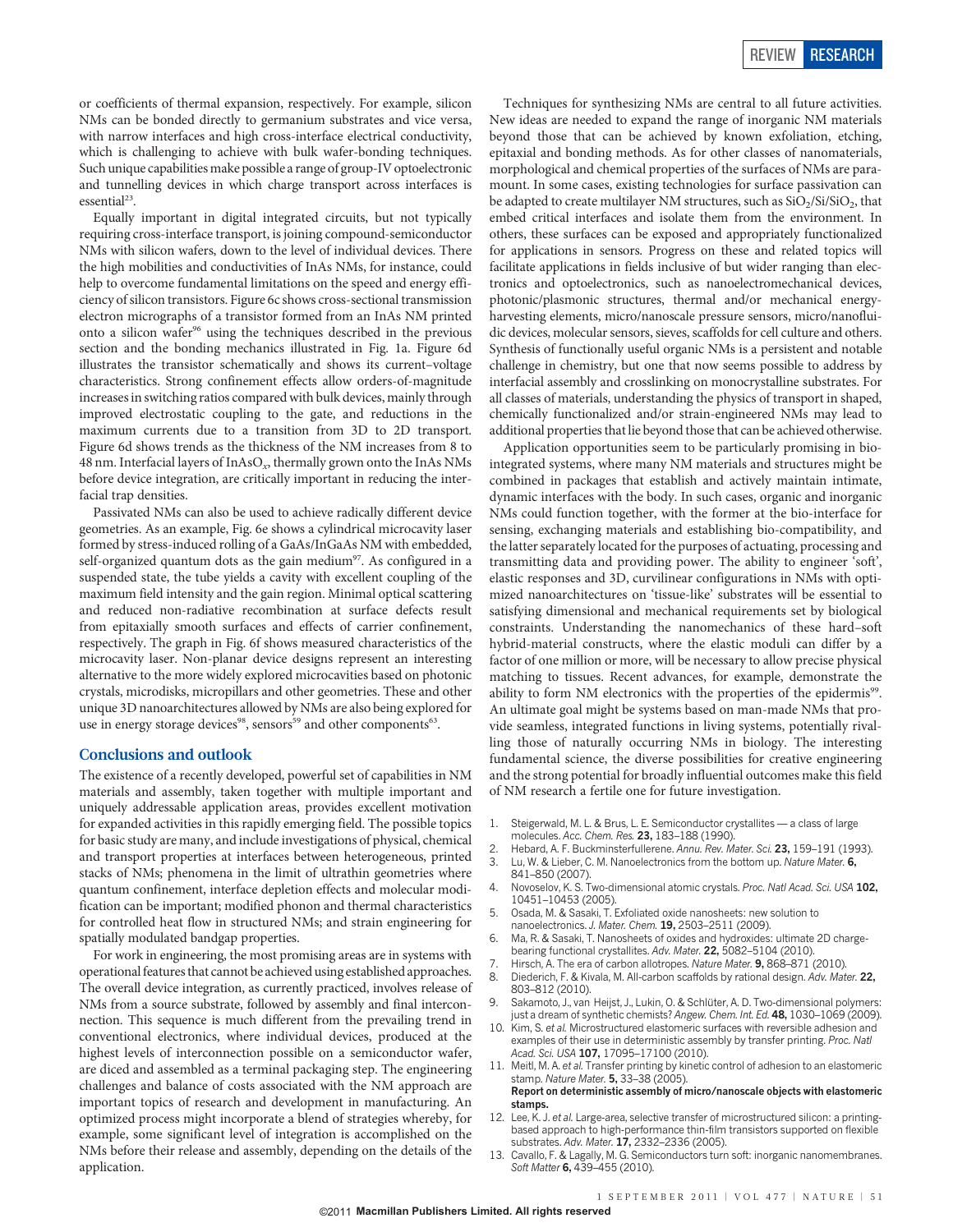# RESEARCH REVIEW

- 14. Huang, M. et al. Nanomechanical architecture of strained bilayer thin films: from design principles to experimental fabrication. Adv. Mater. 17, 2860–2864 (2005). 15. Li, X. L. Strain induced semiconductor nanotubes: from formation process to
- device applications. J. Phys. D Appl. Phys. 41, 193001 (2008). 16. Schmidt, O. G. & Eberl, K. Thin solid films roll up into nanotubes. Nature 410,
- 168–168 (2001). Report on rolled-up tubes from initially flat NMs.
- 17. Ko, H. C. et al. Curvilinear electronics formed using silicon membrane circuits and elastomeric transfer elements. Small 5, 2703–2709 (2009).
- 18. Sun, L. et al. 12-GHz thin-film transistors on transferrable silicon nanomembranes for high-performance flexible electronics. Small 6, 2553-2557 (2010)
- 19. Ahn, J.-H. et al. Heterogeneous three-dimensional electronics by use of printed semiconductor nanomaterials. Science 314, 1754-1757 (2006).
- 20. Yuan, H.-C. et al. Flexible photodetectors on plastic substrates by use of printing transferred single-crystal germanium membranes. Appl. Phys. Lett. 94, 013102 (2009).
- 21. Viventi, J. et al. A conformal, bio-interfaced class of silicon electronics for mapping cardiac electrophysiology. Sci. Transl. Med. 2, 24ra22 (2010).
- Report on flexible NM electronics for mapping cardiac electrophysiology. 22. Symon, K. R. Mechanics 3rd edn (Addison-Wesley, 1971).
- 23. Kiefer, A. M. et al. Si/Ge junctions formed by nanomembrane bonding. ACS Nano 5, 1179–1189 (2011).
- 24. Chen, F. et al. Quantum confinement, surface roughness, and the conduction band structure of ultrathin silicon membranes. ACS Nano 4, 2466-2474 (2010).
- Zhang, P. et al. Electronic transport in nanometre-scale silicon-on-insulator membranes. Nature 439, 703–706 (2006).
- Report on the influence of surfaces in controlling conduction in NMs. Yu, J.-K., Mitrovic, S., Tham, D., Varghese, J. & Heath, J. R. Reduction of thermal conductivity in phononic nanomesh structures. Nature Nanotechnol. 5, 718–721
- (2010). 27. Tang, J. et al. Holey silicon as an efficient thermoelectric material. Nano Lett. 10, 4279–4283 (2010).
- 28. Fujita, M., Takahashi, S., Tanaka, Y., Asano, T. & Noda, S. Simultaneous inhibition and redistribution of spontaneous light emission in photonic crystals. Science 308, 1296–1298 (2005).
- 29. Siriani, D. F. et al. Mode control in photonic crystal vertical-cavity surface-emitting lasers and coherent arrays. IEEE J. Sel. Top. Quantum Electron. 15, 909-917 (2009). 30. Coleman, J. N. et al. Two-dimensional nanosheets produced by liquid exfoliation of
- layered materials. Science 331, 568-571 (2011).
- 31. Radisavljevic, B., Radenovic, A., Brivio, J., Giacometti, V. & Kis, A. Single-layer MoS<sub>2</sub> transistors. Nature Nanotechnol. 6, 147-150 (2011).
- 32. Davis, G. D., Viljoen, P. E. & Lagally, M. G. Determination of shallow core level spectra in selected compound semiconductors. J. Electron Spectrosc. 20, 305-318 (1980). 33. Baca, A. J. et al. Printable single-crystal silicon micro/nanoscale ribbons, platelets
- and bars generated from bulk wafers. Adv. Funct. Mater. 17, 3051–3062 (2007). 34. Mack, S., Meitl, M. A., Baca, A. J., Zhu, Z. T. & Rogers, J. A. Mechanically flexible thin-
- film transistors that use ultrathin ribbons of silicon derived from bulk wafers. Appl. Phys. Lett. 88, 213101 (2006).
- 35. Ko, H. C., Baca, A. J. & Rogers, J. A. Bulk quantities of single-crystal silicon micro-/ nanoribbons generated from bulk wafers. Nano Lett. 6, 2318-2324 (2006).
- 36. Yoon, J. et al. GaAs photovoltaics and optoelectronics using releasable multilayer epitaxial assemblies. Nature 465, 329-333 (2010).
- 37. Yablonovitch, E., Gmitter, T., Harbison, J. P. & Bhat, R. Extreme selectivity in the liftoff of epitaxial GaAs films. Appl. Phys. Lett. 51, 2222-2224 (1987).
- 38. Konagai, M., Sugimoto, M. & Takahashi, K. High efficiency GaAs thin film solar cells by peeled film technology. J. Cryst. Growth 45, 277-280 (1978).
- 39. Stern, F. & Woodall, J. M. Photon recycling in semiconductor lasers. J. Appl. Phys. 45, 3904–3906 (1974).
- 40. Park, S. I. et al. Printed assemblies of inorganic light-emitting diodes for deformable and semitransparent displays. Science 325, 977-981 (2009).
- 41. Sapienza, L. et al. Cavity quantum electrodynamics with Anderson-localized modes. Science 327, 1352–1355 (2010).
- 42. Matthews, J. W. & Blakeslee, A. E. Defects in epitaxial multilayers: I. Misfit dislocations. J. Cryst. Growth 27, 118–125 (1974).
- 43. Menard, E., Lee, K. J., Khang, D. Y., Nuzzo, R. G. & Rogers, J. A. A printable form of silicon for high performance thin film transistors on plastic substrates. Appl. Phys. Lett. 84, 5398-5400 (2004).
- 44. Huang, M., Cavallo, F., Liu, F. & Lagally, M. G. Nanomechanical architecture of semiconductor nanomembranes. Nanoscale 3, 96-120 (2011).
- 45. Rogers, J. A., Someya, T. & Huang, Y. G. Materials and mechanics for stretchable electronics. Science 327, 1603-1607 (2010).
- Review of stretchable and curvilinear electronics based on shape-engineered NMs and other materials.
- 46. Moutanabbir, O. & Gösele, U. Heterogeneous integration of compound semiconductors. Annu. Rev. Mater. Res. 40, 469-500 (2010).
- Zhang, Y. et al. The fabrication of large-area, free-standing GaN by a novel nanoetching process. Nanotechnology 22, 045603 (2011).
- 48. Kando, H. et al. in Microwave Conf. Proc. (APMC), 2010 Asia-Pacific 920–923 (IEEE, 2010).
- 49. Liu, Z., Wu, J., Duan, W., Lagally, M. & Liu, F. Electronic phase diagram of singleelement silicon "strain" superlattices. Phys. Rev. Lett. 105, 016802 (2010).
- 50. Euaruksakul, C. et al. Influence of strain on the conduction band structure of strained silicon nanomembranes. Phys. Rev. Lett. 101, 147403 (2008).
- 51. Scott, S. A. & Lagally, M. G. Elastically strain-sharing nanomembranes: flexible and transferable strained silicon and silicon–germanium alloys. J. Phys. D. 40, R75–R92 (2007).
- 52. Roberts, M. M. et al. Elastically relaxed free-standing strained-silicon nanomembranes. Nature Mater. 5, 388–393 (2006).
- Report on strain engineering in NMs, to achieve unique electronic properties. 53. Yuan, H.-C., Ma, Z., Roberts, M. M., Savage, D. E. & Lagally, M. G. High-speed strained-single-crystal-silicon thin-film transistors on flexible polymers. J. Appl.
- Phys. 100, 013708 (2006). Huang, M. et al. Mechano-electronic superlattices in silicon nanoribbons. ACS
- Nano 3, 721–727 (2009). 55. Paskiewicz, D. M., Tanto, B., Savage, D. E. & Lagally, M. G. Defect-free single-crystal SiGe: a new material from nanomembrane strain engineering. ACS Nano 5, 5814–5822 (2011).
- 56. Paskiewicz, D. M., Scott, S. A., Savage, D. E., Celler, G. K. & Lagally, M. G. Symmetry in strain engineering of nanomembranes: making new strained materials. ACS Nano 5, 5532–5542 (2011).
- 57. Sanchez-Perez, J. R. et al. Direct-bandgap light-emitting germanium in tensilely<br>strained nanomembranes. Proc. Natl Acad. Sci. USA (submitted).
- 58. Huang, G. S., Mei, Y. F., Thurmer, D. J., Coric, E. & Schmidt, O. G. Rolled-up transparent microtubes as two-dimensionally confined culture scaffolds of individual yeast cells. Lab Chip 9, 263–268 (2009).
- 59. Bernardi, A. et al. On-chip Si/SiO<sub>x</sub> microtube refractometer. Appl. Phys. Lett. 93, 094106 (2008).
- 60. Kim, D.-H. et al. Stretchable and foldable silicon integrated circuits. Science 320, 507–511 (2008).
- 61. Kim, D. H., Xiao, J. L., Song, J. Z., Huang, Y. G. & Rogers, J. A. Stretchable, curvilinear electronics based on inorganic materials. Adv. Mater. 22, 2108-2124 (2010).
- 62. Timoshenko, S. Analysis of bi-metal thermostats. J. Opt. Soc. Am. 11, 233–255 (1925).
- 63. Chun, I. S., Bassett, K., Challa, A. & Li, X. Tuning the photoluminescence characteristics with curvature for rolled-up GaAs quantum well microtubes. Appl. Phys. Lett. 96, 251106 (2010).
- 64. Prinz, V. & Golod, S. Elastic silicon-film-based nanoshells: formation, properties, and applications. J. Appl. Mech. Tech. Phys. 47, 867–878 (2006).
- 65. Geim, A. K. & Novoselov, K. S. The rise of graphene. Nature Mater. 6, 183–191 (2007).
- 66. Tahara, K., Yoshimura, T., Sonoda, M., Tobe, Y. & Williams, R. V. Theoretical studies on graphyne substructures: geometry, aromaticity, and electronic properties of the multiply fused dehydrobenzo[12]annulenes. J. Org. Chem. 72, 1437-1442 (2007).
- 67. Haley, M. M. Synthesis and properties of annulenic subunits of graphyne and graphdiyne nanoarchitectures. Pure Appl. Chem. 80, 519-532 (2008).
- 68. Long, M., Tang, L., Wang, D., Li, Y. & Shuai, Z. Electronic structure and carrier mobility in graphdiyne sheet and nanoribbons: theoretical predictions. ACS Nano 5, 2593–2600 (2011).
- 69. Diederich, F. Carbon scaffolding: building acetylenic all-carbon and carbon-rich compounds. Nature 369, 199–207 (1994).
- 70. Schultz, M. J. et al. Synthesis of linked carbon monolayers: films, balloons, tubes, and pleated sheets. Proc. Natl Acad. Sci. USA 105, 7353-7358 (2008).
- 71. Zheng, Z. et al. Janus nanomembranes: a generic platform for chemistry in two dimensions. Angew. Chem. Int. Ed. 49, 8493–8497 (2010).
- 72. Geyer, W. et al. Electron-induced crosslinking of aromatic self-assembled monolayers: negative resists for nanolithography. Appl. Phys. Lett. 75, 2401–2403 (1999).
- 73. Turchanin, A. et al. One nanometer thin carbon nanosheets with tunable conductivity and stiffness. Adv. Mater. 21, 1233-1237 (2009).
- 74. Cai, J. M. et al. Atomically precise bottom-up fabrication of graphene nanoribbons. Nature 466, 470–473 (2010).

Report on substrate-templated synthetic routes to graphene-like nanoribbons and NMs.

- 75. Zwaneveld, N. A. A. et al. Organized formation of 2D extended covalent organic frameworks at surfaces. J. Am. Chem. Soc. 130, 6678–6679 (2008).
- 76. Colson, J. W. et al. Oriented 2D covalent organic framework thin films on singlelayer graphene. Science 332, 228-231 (2011).
- 77. Stankovich, S. et al. Synthesis of graphene-based nanosheets via chemical reduction of exfoliated graphite oxide. Carbon 45, 1558–1565 (2007).
- 78. Hernandez, Y. et al. High-yield production of graphene by liquid-phase exfoliation of graphite. Nature Nanotechnol. 3, 563-568 (2008).
- 79. Wu, J., Pisula, W. & Müllen, K. Graphenes as potential material for electronics. Chem. Rev. 107, 718-747 (2007).
- 80. Dikin, D. A. et al. Preparation and characterization of graphene oxide paper. Nature 448, 457–460 (2007).
- 81. Xu, Y., Bai, H., Lu, G., Li, C. & Shi, G. Flexible graphene films via the filtration of watersoluble noncovalent functionalized graphene sheets. J. Am. Chem. Soc. 130, 5856–5857 (2008).
- 82. Green, A. A. & Hersam, M. C. Solution phase production of graphene with controlled thickness via density differentiation. Nano Lett. 9, 4031-4036 (2009).
- Sasaki, D. Y., Carpick, R. W. & Burns, A. R. High molecular orientation in mono- and trilayer polydiacetylene films imaged by atomic force microscopy. J. Colloid Interf. Sci. 229, 490–496 (2000).
- 84. Whang, D., Jin, S., Wu, Y. & Lieber, C. M. Large-scale hierarchical organization of nanowire arrays for integrated nanosystems. Nano Lett. 3, 1255–1259 (2003).
- 85. Knuesel, R. J. & Jacobs, H. O. Self-assembly of microscopic chiplets at a liquidliquid-solid interface forming a flexible segmented monocrystalline solar cell. Proc. Natl Acad. Sci. USA 107, 993-998 (2010).
- 86. Menard, E., Nuzzo, R. G. & Rogers, J. A. Bendable single crystal silicon thin film transistors formed by printing on plastic substrates. Appl. Phys. Lett. 86, 093507 (2005).